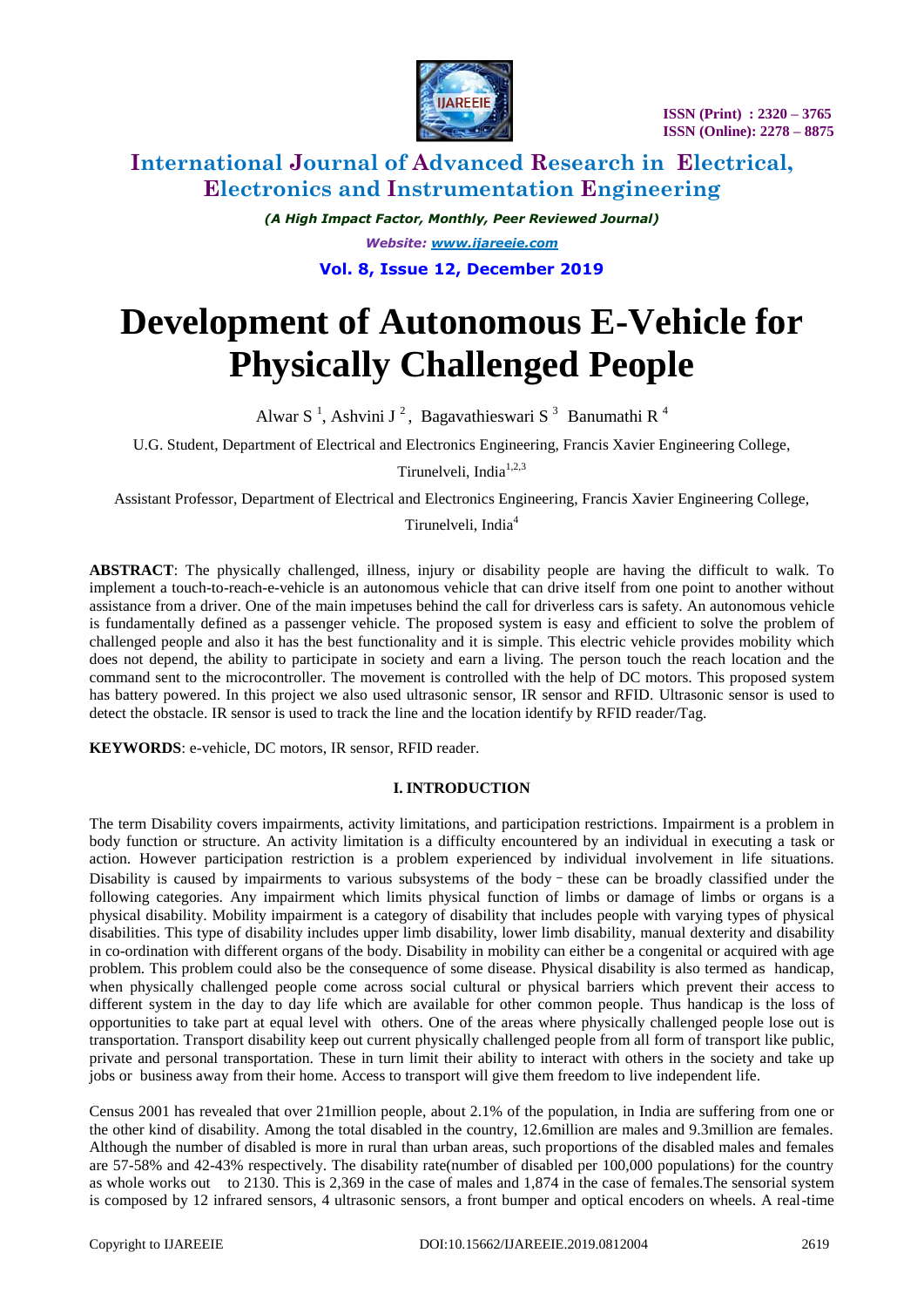

# **International Journal of Advanced Research in Electrical, Electronics and Instrumentation Engineering**

*(A High Impact Factor, Monthly, Peer Reviewed Journal)*

*Website: [www.ijareeie.com](http://www.ijareeie.com/)*

### **Vol. 8, Issue 12, December 2019**

operating system runs on a PC based system which allows to perform basic tasks such as wheelchair control, gather sensor information and communicate with client workstation programs. Build a robust, modular and user-friendly system is very important to guarantee a good performance of the overall system. Communications and software architecture will be explained on the next subsections.

The use of powered wheelchairs with high manoeuvrability and navigational intelligence is one of the great steps towards the integration of severely physically disabled and mentally handicapped people. Driving a wheelchair in domestic environments is a difficult task even for a normal person and becomes even more difficult for people with arms or hands impairments. Tetraplegic people are completely unable to operate a joystick unless they use the tongue, which is obviously a very tedious task. Simultaneously blind and paraplegic people deal with a very uneasy situation which couples two problems: locomotion and localisation. The RobChair system is being developed to overcome the problems described above, allowing the end-user to just perform safe movements and accomplish some daily life important tasks.

### **II RELATED WORK**

In the workstation platform a mouse and a joystick can be used to remotely control the wheelchair. In the wheelchair the main devices are: the sensorial system composed by infrareds, sonar's and a bumper; the wheels encoders which allow position estimation; and the joystick to directly manoeuvre the wheelchair. The system's tasks are modular, which means that they do not directly depend on other tasks and can run on a stand-alone basis. However, they allow communication between them. Each server task provides a service:

• **Vehicle control and position monitoring** - this task sends drive commands to the wheelchair motor controller and "requests" udometric information.

**• Infrared, sonar and bumper readings** - this task takes charge of gathering sensor measurements.

• **User Interface** - this task gives the user the means to perform pre-defined "actions/tasks" by using a mouse or a keyboard and allows the user to communicate with other people sending and receiving messages.

• **Obstacle avoidance algorithms** - this task uses sensor measures information to avoid obstacles.

• **Communications** - this task handles the communication between the wheelchair and remote operators

**Wheelchair Motion:** The wheelchair performs two kinds of movements: straight and pure rotational movements. These two movements executed at a given speed allow to accomplish the tasks we proposed to do. The wheelchair position relies on dead reckoning from wheels encoder readings. Wheelchair displacement and heading angle are obtained from the well known kinematics equations given in [1]. Nevertheless these equations give an accurate method to calculate the position, it is well known in practice that mobile robotics deal with very poor dead-reckoning. Problems such as wheel slippage and variable surface characteristics contribute to a poor dead-reckoning. David Bell say in [2] about wheelchairs: "Even in straight travel, variations in wheel diameter due to load shifts cause angular accuracy to be an order of magnitude worse than in most mobile robots". This statement has indeed been confirmed.

#### **IR Sensor:**

Infrared radiation is the portion of electromagnetic spectrum having wavelengths longer than visible light wave lengths, but smaller than microwaves, i.e., the region roughly from 0.75μm to 1000μm is the infrared region. Infrared waves are invisible to human eyes. The wavelength region of 0.75μm to3μm is called near infrared, the region from 3μm to6μm is called mid infrared and the region higher than 6μm is called far infrared.(The demarcations are not rigid; regions are defined differently by many).

#### **RFID:**

 Radio-frequency identification (RFID) is the wireless use of electromagnetic fields to transfer data, for the purposes of automatically identifying and tracking tags attached to objects. The tags contain electronically stored information. Some tags are powered by electromagnetic induction from magnetic fields produced near the reader. Some types collect energy from the interrogating radio waves and act as a passive transponder. Other types have a local power source such as a battery and may operate a thundreds of meters from the reader. Unlike a barcode ,the tag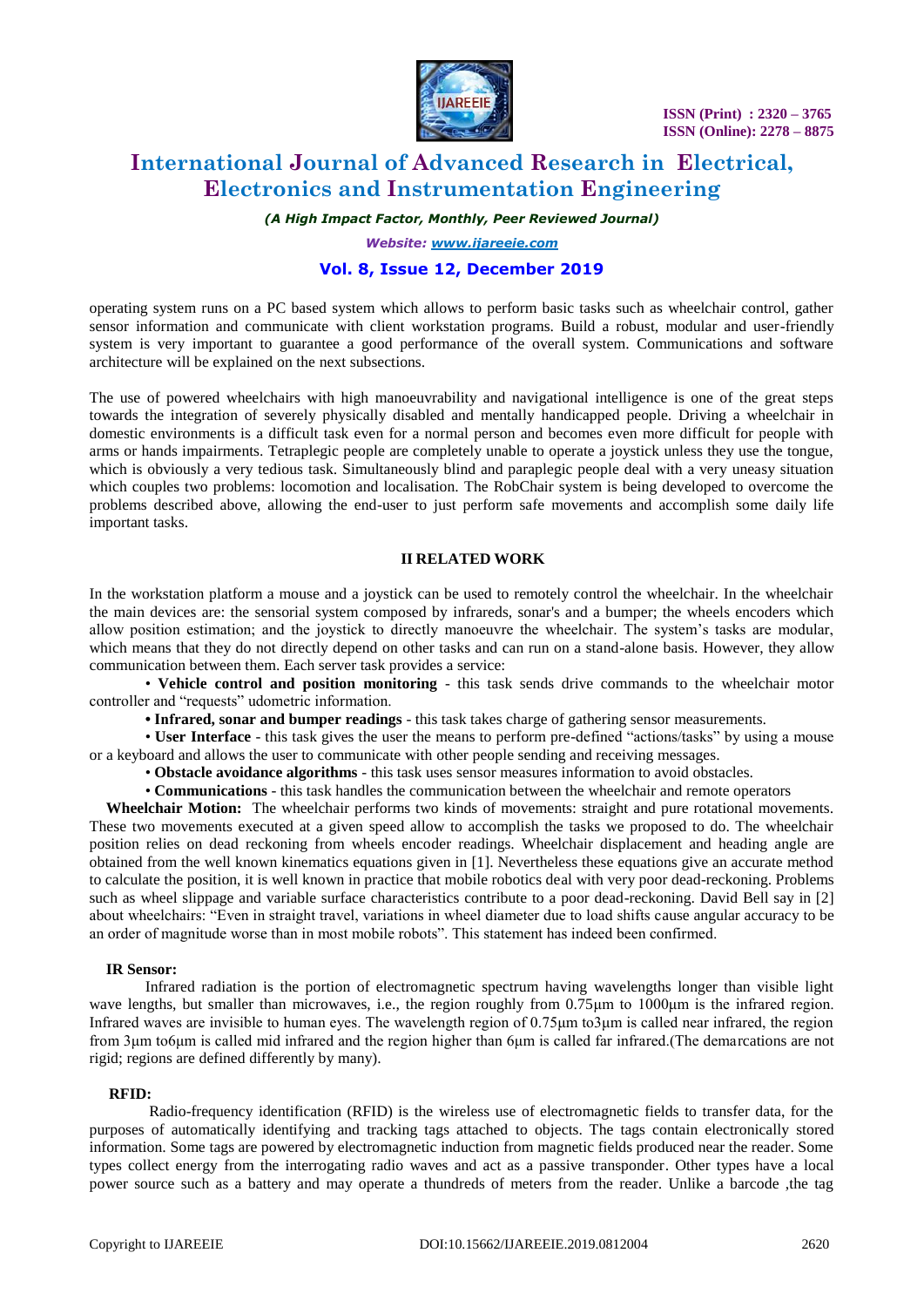

# **International Journal of Advanced Research in Electrical, Electronics and Instrumentation Engineering**

*(A High Impact Factor, Monthly, Peer Reviewed Journal)*

*Website: [www.ijareeie.com](http://www.ijareeie.com/)*

## **Vol. 8, Issue 12, December 2019**

doesnot necessarily need to be within line of sight of the reader and may beem bedded in the tracked object. RFID is one method for Automatic Identification and Data Capture (AIDC).

#### **ATMEGA328:**

ATMEGA328 microcontroller, which acts as a processor for the Adriano board. Nearly it consists of 28 pins. From these28pins, the inputs can be controlled by transmitting and receiving the inputs to the external device. It also consists of pulse width modulation (PWM). These PWM are used to transmit the entire signal in a pulse modulation. Input power supply such as Vcc and Gnd are used. These IC mainly consists of analog and digital inputs. These analog and digital inputs are used for the process of certain applications.

#### **Feature:**

- High Performance, Low Power Design
- 8-Bit Microcontroller Atmel AVR advanced RISC architecture
- 131 Instructions most of which are executed in a single clock cycle
- Upto 20MIPS through put at 20MHz
- 32x8 working registers
- 2 cycle multiplier

#### **III. SYSTEM IMPLEMENTATION**

Power supply to the all the components. In this project to design touch to reach e-vehicle by using wireless sensors. In this system consists of IR sensor, ultrasonic sensor, RFID reader and tag, controller and motor driver unit. In this project we use Atmega328 controller, it has 28 pins, it has inbuilt ADC. The IR sensor is used to track the line to move the vehicle. Ultrasonic sensor is used to detect the obstacle in front of the vehicle. Touch pad is used to select the location. RFID tags are place dispatch department. RFID reader attached in Vehicle. When you select the location the vehicle is moving start. The reader read the tag for the corresponding location the vehicle is stop otherwise vehicle search correct location. Vehicle moving is controlled by using driver unit. Driver is used to control the vehicle motor through relay. LCD display used to display the short messages.



**Fig 1.** Block Diagram of Autonomous E-vehicle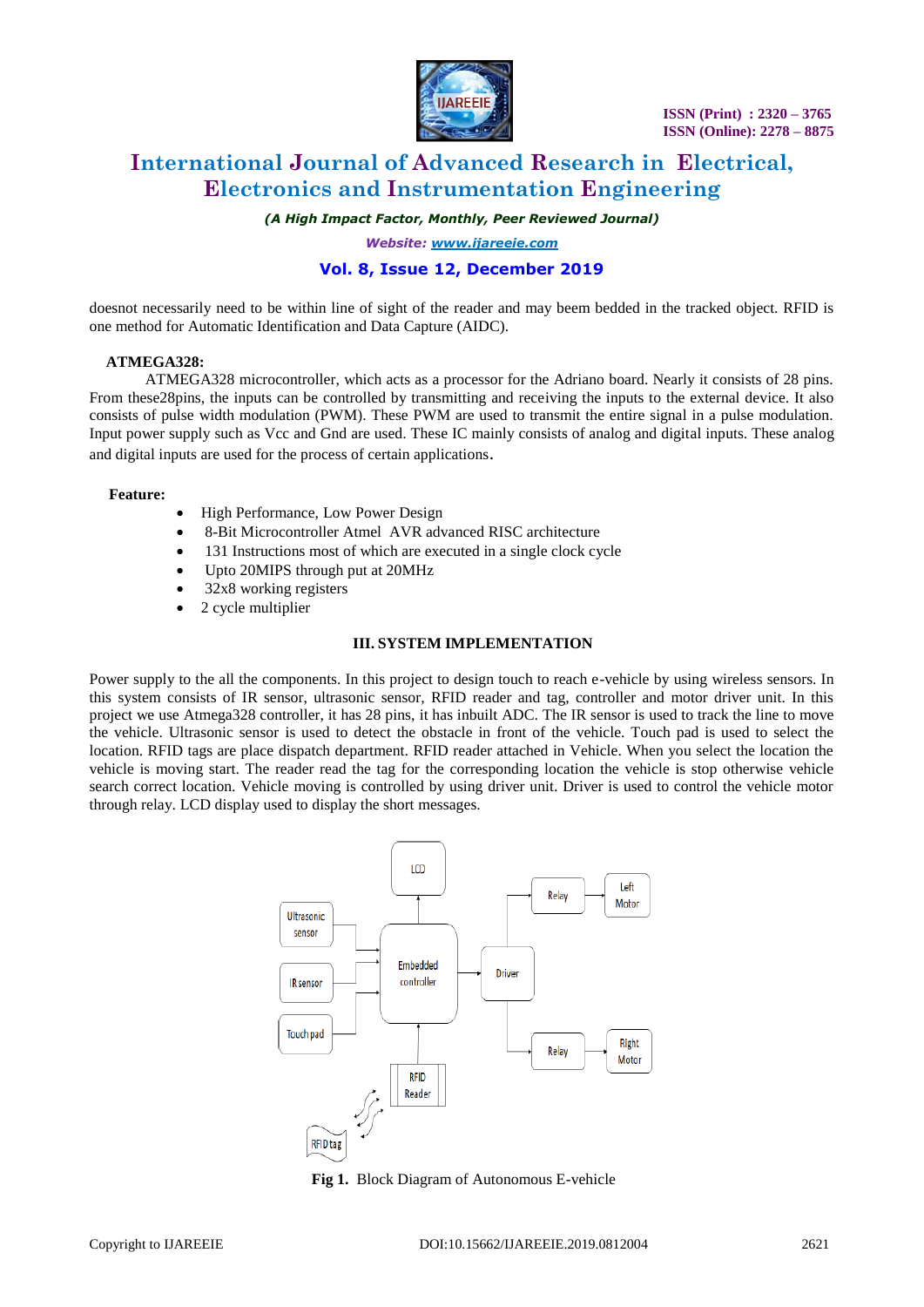

# **International Journal of Advanced Research in Electrical, Electronics and Instrumentation Engineering**

*(A High Impact Factor, Monthly, Peer Reviewed Journal)*

*Website: [www.ijareeie.com](http://www.ijareeie.com/)*

### **Vol. 8, Issue 12, December 2019**

### IV. **EXPERIMENTAL RESULTS**

It was performed during the experimentation course three different tasks: simple obstacle avoidance, wall following and passage through a door. The philosophy employed relies on the architecture described in section IV. Two different behaviours were used to accomplish these tasks. The end-user drives the wheelchair with a joystick (goal-driven behaviour) and a collision avoidance algorithm (collision avoidance behaviour) provides safe manoeuvres. A passage through a door is faced like the only way between two obstacles (the side walls), and following a wall is like avoid and round a rectilinear obstacle. These tasks were showed on a TV video system during the conference and have proved the effectiveness of this philosophy.

#### **Electrical characteristics:**

- Forward Current (IF) :15mA
- Operating Temperature (Topr) :-40to+85
- Storage Temperature (Tstg) :-40to+100
- Soldering Temperature (Tsol) :260±5
- Power Dissipation (Pd) :45mW
- Peak Forward Current (IFPeak) :50mA
- Reverse Voltage (VR) :5V

#### **ADVANTAGES:**

Without the need for a driver, cars could become mini-leisure rooms. There would be more space and no need for everyone to face forwards. Entertainment technology, such as video screens, could be used lighten long journeys without the concern of distracting the driver.

Over 80% of car crashes in the USA are caused by driver error. There would be no bad drivers and less mistakes on the roads, if all vehicles became driverless. Drunk and drugged drivers would also be a thing of the past.